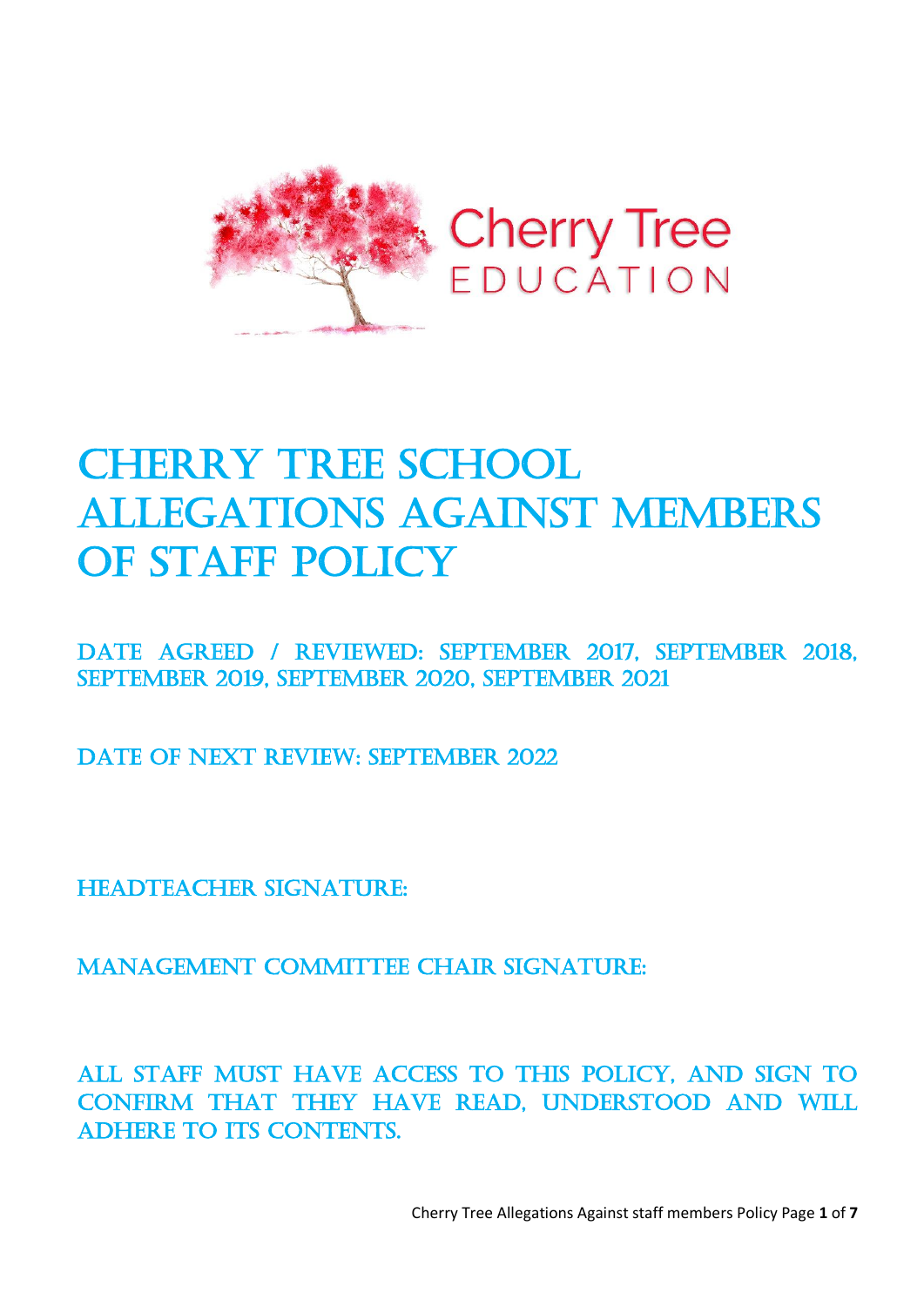## **Cherry Tree Allegations Against Members of Staff Policy**

## **Introduction**

There are many reasons why a pupil may make an allegation against a member of school staff;

- the member of staff has behaved inappropriately;
- the pupil uses, or tries to use the allegation as a tool to change his / her life e.g. to break down the school / care placement etc.
- the pupil regards the staff member as very important to him / her emotionally, either particularly disliking or liking them;
- a pupil who is feeling hurt and / or angry may use an allegation to lash out at an individual randomly or specifically, or as a representative of 'the system'.

Whatever the reason, making an allegation puts the pupil in a powerful and central position, and inevitably means that he / she is listened to. At the same time, it may be a frightening process; even pupils with genuine allegations become distressed that they have 'caused trouble' or may feel that, at some level, they have deserved the treatment they have received.

For a member of staff against whom an allegation is made the impact is huge. In practical terms it threatens his or her career and future prospects; in emotional terms it can cause fear, frustration, anger, anxiety and an undermining of all relationships with pupils and perhaps with other staff. Even when an allegation has been proven to be unfounded, staff may find that it has an on-going impact on their working practice, on their desire to continue working in Cherry Tree, and on their emotional well-being.

## **How allegations may be made**

An allegation is, therefore, a very serious statement. It is imperative that any allegation is seen to have been investigated fairly, as speedily as possible, and according to a process clear to, and understood by, all those concerned. Both pupil and staff member involved need and deserve support through the process which follows. This process is outlined below.

- 1. Pupil makes an allegation against a member of staff in one of the following ways.
	- a. The pupil may tell the member of staff involved. In this circumstance the pupil should be offered the opportunity and facility to confirm the allegation in writing. It is not, generally, appropriate that the member of staff involved should be involved when the statement is written. Ideally, the pupil will be taken to the DSL / Headteacher / School Operations Manager to make their statement, although this member of staff should not have been involved in or have witnessed the alleged incident. He/she should be offered someone to write their statement for them if they choose. However, a pupil should not be delayed from making an initial statement.

Staff should not pass judgement either over what is written in the statement or over the pupil's decision to make it. They should not, if they are writing down, or listening to, the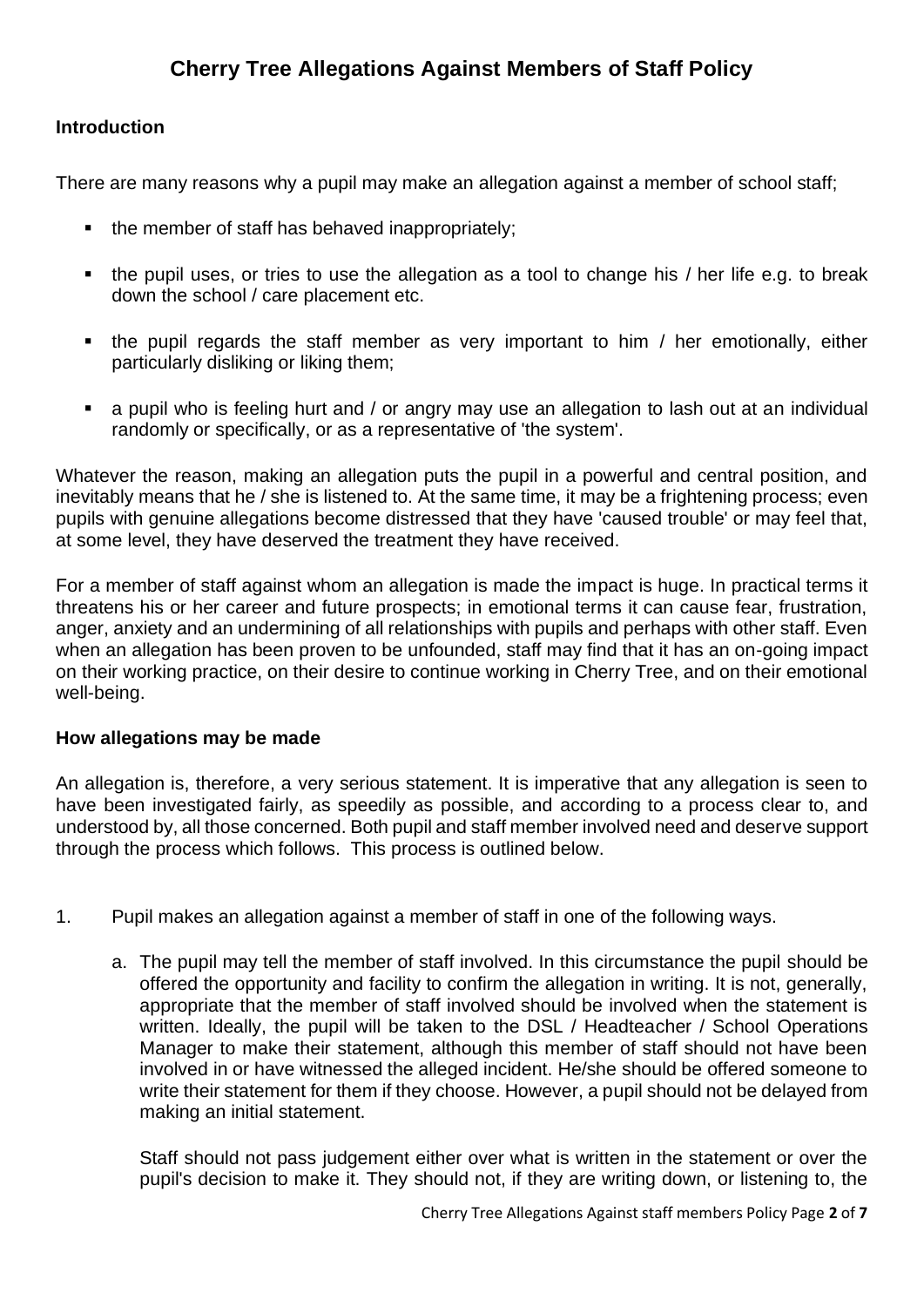pupil make a comment or statement or ask any leading questions, although it may be appropriate to clarify confusing aspects of the statement by asking for a fuller description, and it is useful if the pupil confirms who was present at the time of the incident.

The statement should be signed and dated.

If any allegation proceeds to this stage;

- Senior school staff including a DSL must be informed (and given a copy of the statement if not present at its writing);
- Appropriate stakeholders must be informed, and the alleged incident described by the senior member of staff involved.
- The Social Worker must be informed.

## Practise shows that:

- many pupils calmly offered the opportunity to write down an allegation will choose not to do so; this should be logged;
- many pupils will say that they will write it down later, and should be offered a further chance to do so; this should be logged whether they choose to do so or not;
- the more calm and professional staff remain, the less any situation is sensationalised, and the easier it is to sort out the facts;
- **•** pupils who are not offered an early opportunity to write their statement will have opportunities to collude with other pupils;
- the member of staff concerned must consider seriously whether or not it is appropriate to continue working with the pupil concerned, and whether they do so or not, should alert their immediate colleagues to avoid situations which may make the situation worse e.g. being involved in a physical intervention with a pupil who has just made an allegation;
- should the allegation require further action staff who have, or appear to have, colluded in their statements, may seriously undermine their defence
- b. The pupil may tell another member of the school staff.
	- The procedure outlined above should be followed.
	- It may be difficult to decide whether or not to inform the colleague concerned that a pupil has made an allegation against them, and given the potential conflict between personal loyalty and professionalism it is the policy of Cherry Tree that **IT IS THE RESPONSIBILITY OF THE SENIOR MEMBER OF STAFF INFORMED OF THE INCIDENT TO INFORM THE MEMBER OF STAFF INVOLVED THAT AN ALLEGATION HAS BEEN MADE AGAINST THEM.**
- c. lf the allegation is against the Headteacher; the procedures outlined above are led by the Chair of the Management Committee.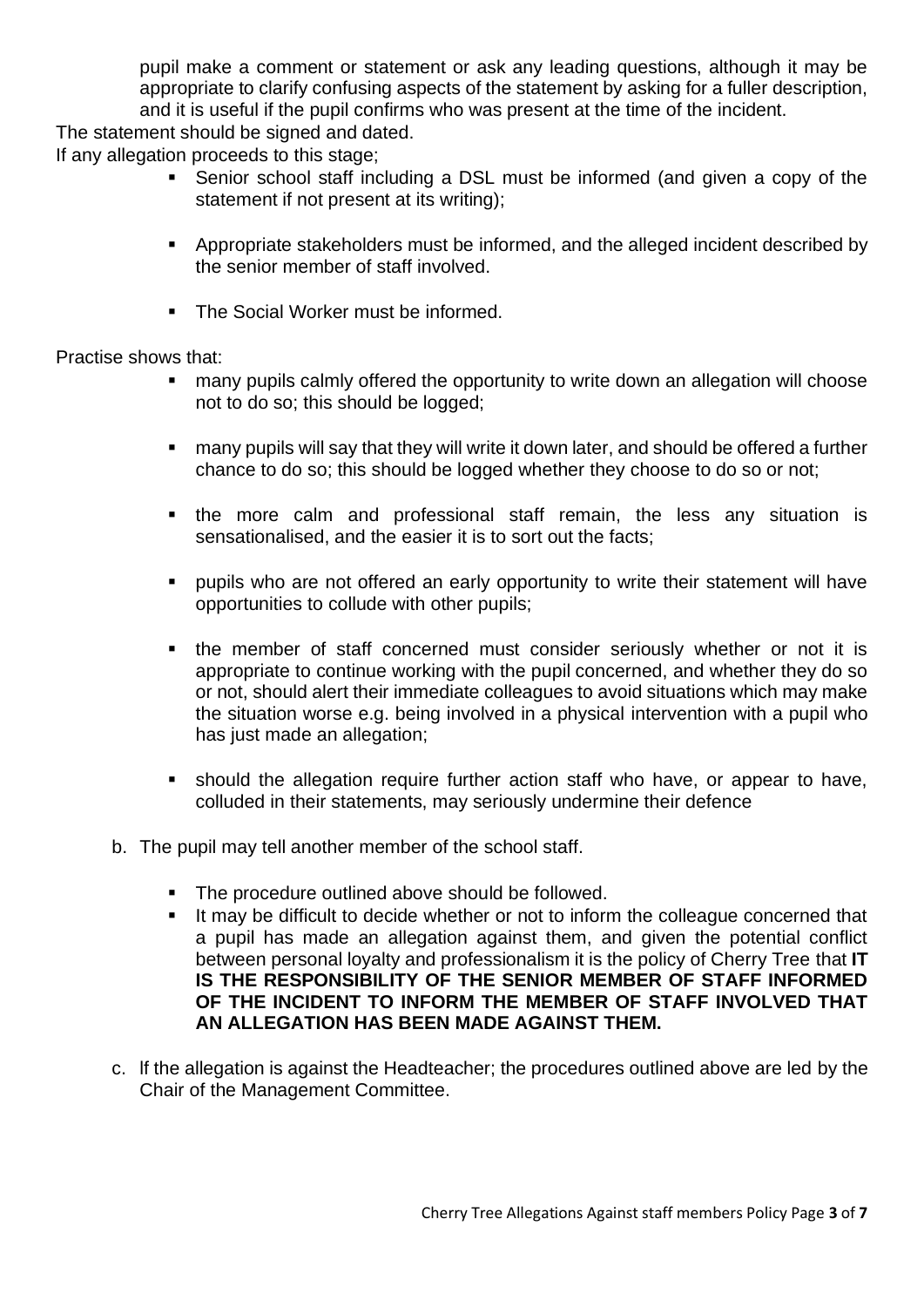## **When an allegation has been made**

In the two cases outlined above, school staff will know about the allegation from the outset.

The following will / may then occur:

- brief statements will be taken from those involved and from witnesses by a senior member of staff. These may (and frequently do) resolve the situation from the school point of view. THE SENIOR MEMBER OF STAFF WILL THEN INFORM STAFF AND STAKEHOLDERS INCLUDING THE PUPIL, OF THE CONCLUSION OF THE INVESTIGATION. The statements made at this point are critical; staff should write in as much clear detail as possible, since later recollections may seem the result of collusion.
- the member of staff involved may be asked to work in a different role in the short term. This removes many of the possibilities for accusations of collusion as well as protecting staff and pupils from any escalation of the allegation;
- less commonly, a pupil may be moved. It is essential that the pupil concerned does not appear to be punished for having made an allegation; equally the pupil should not appear to be rewarded (by missing an unpopular lesson etc.) for having made an allegation;
- other colleagues will have to work around the absences of colleagues who are giving statements etc. THEY SHOULD NOT QUESTION COLLEAGUES ABOUT THE INCIDENT, WHICH WILL ANYWAY BE RECORDED IN BRIEF IN THE LOG. NO ALLEGATION SHOULD BECOME THE SUBJECT OF GOSSIP. THIS MAY BE DETRIMENTAL TO THE FAIRNESS, OR EVEN LEGALITY, OF THE INVESTIGATION. IN ADDITION, THE MEMBER OF STAFF WHO IS THE SUBJECT OF AN ALLEGATION HAS THE RIGHT TO PERSONAL AND PROFESSIONAL PRIVACY, SHOULD THEY WISH TO CLAIM IT.
- the member of staff may be suspended and asked to leave the premises. In these circumstances he / she should not discuss what has happened with pupils / colleagues.
	- o The decision to suspend a member of staff may be taken because of the nature of the allegation, because of pupil or staff safety, or because the incident cannot be concluded speedily, and the staff member and / or pupil is vulnerable because of this.

NONE OF THE ABOVE RESPONSES CONSTITUTE DISCIPLINARY ACTION.

NONE OF THE ABOVE RESPONSES SHOULD BE CONSIDERED A JUDGEMENT ON THE INDIVIDUAL INVOLVED.

## **When a member of staff is suspended**

- All members of staff are advised to belong to an appropriate Trade Union; and to contact them should they be suspended.
- Many allegations reported to parents / carers and / or social workers, or to the police, will automatically become Child Protection issues and / or be reported to the CPS. The member of staff involved may not be informed of the allegation until the police are involved, and even if the school has been asked to provide evidence, it may have been instructed not to inform staff. Similarly, the school may be obliged to report an incident to Child Protection and receive a similar instruction.

In most cases where an allegation may become an issue of Child Protection suspending the staff member is the appropriate response because it:

■ protects the pupil involved and other pupils;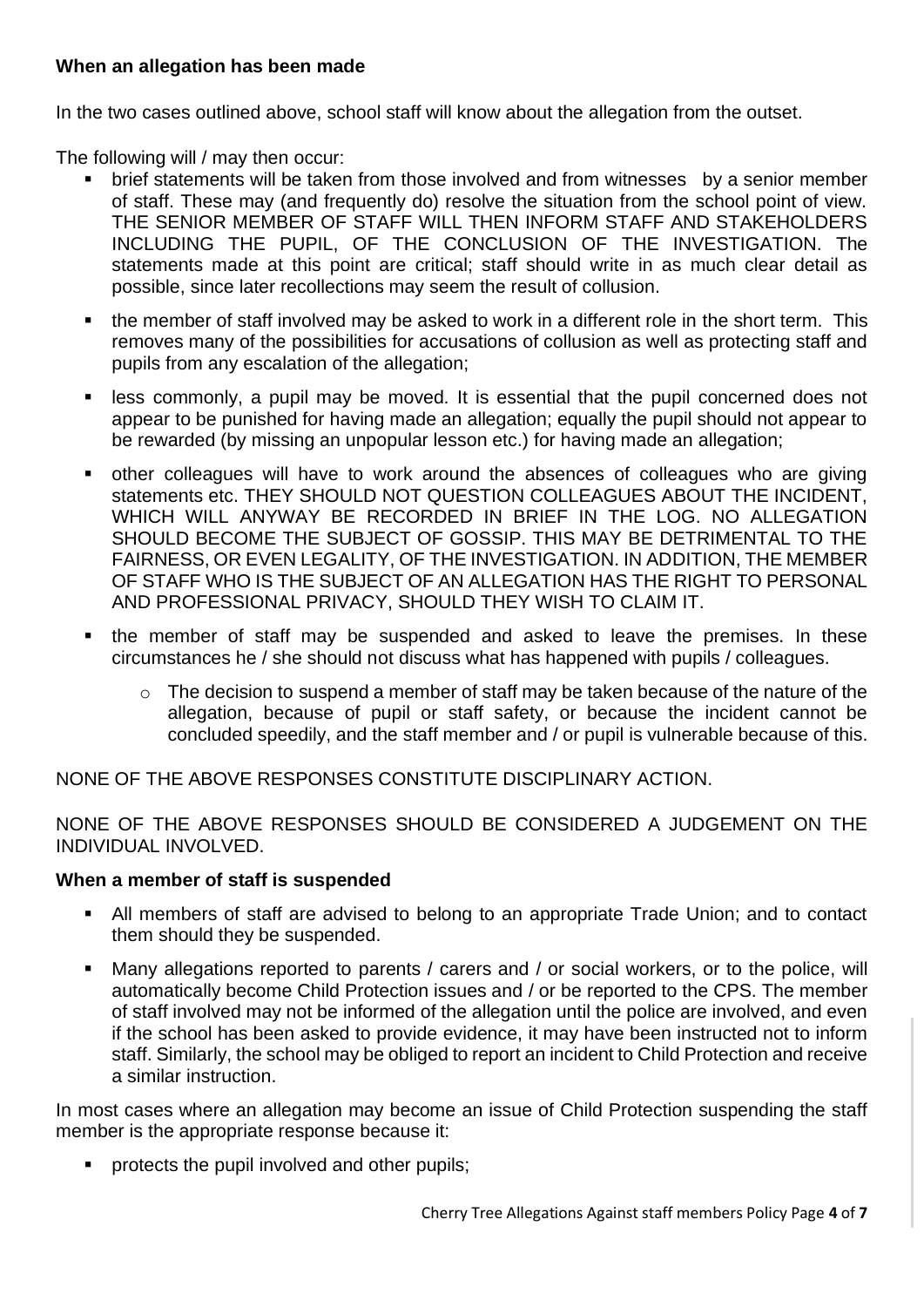- **EXEDENT** demonstrates that the safety of the pupils is at the heart of the practice of all members of staff at Cherry Tree;
- **•** protects the member of staff from the accusations and further accusations of the pupil involved and other pupils;
- protects the member of staff from accusations of collusion.

## **While a member of staff is suspended**

Although many colleagues wish to support and defend colleagues suspended from work, we need to realise that should that member of staff find themselves facing legal action any suspicion that they have colluded in presenting a version of events, or that Cherry Tree has either encouraged, supported or even known about such collusion will have serious effects upon their credibility and the credibility of the school. Simply,

THE BEST DEFENCE FOR A MEMBER OF STAFF ARE DETAILED LOG ENTRIES *I* INCIDENT BOOK ENTRIES *I* RECORDS OF CALLS TO APPROPRIATE STAKEHOLDERS ETC. DESCRIBING THE PUPIL'S PREVIOUS BEHAVIOUR AND WHAT HAPPENED IN THE INCIDENT.

At the same time a member of staff who has been suspended may feel isolated and unsupported especially if they are suspended for a lengthy period of time.

It is, therefore, the policy of Cherry Tree that:

- 1. other school staff will NOT contact a member of staff who is suspended because it may harm them if the allegation came to court;
- 2. a member of the school will contact the member of staff at regular and arranged times to update that member of staff about the allegation and any other school news;
- 3. counselling will be available on request to the member of staff during the period of suspension;
- 4. when the member of staff returns to work, he / she will be offered opportunities to talk to a senior member of staff not associated with the incident about any on-going emotional support they may need, and to a member of the senior staff about their professional needs as they re-integrate into school life.

## **Possible Outcomes**

When an allegation is made, there will be two separate outcomes to consider.

1. External Procedures, controlled by Child Protection, the police and the CPS. Cherry Tree has no control over the time scale of these procedures, which may be extremely lengthy. Cherry Tree staff may be instructed to keep information confidential.

These procedures may result in:

a. The member of staff being prosecuted. A conviction may well affect employment at Cherry Tree and any other similar employment.

b. The case not coming to court due to lack of evidence etc.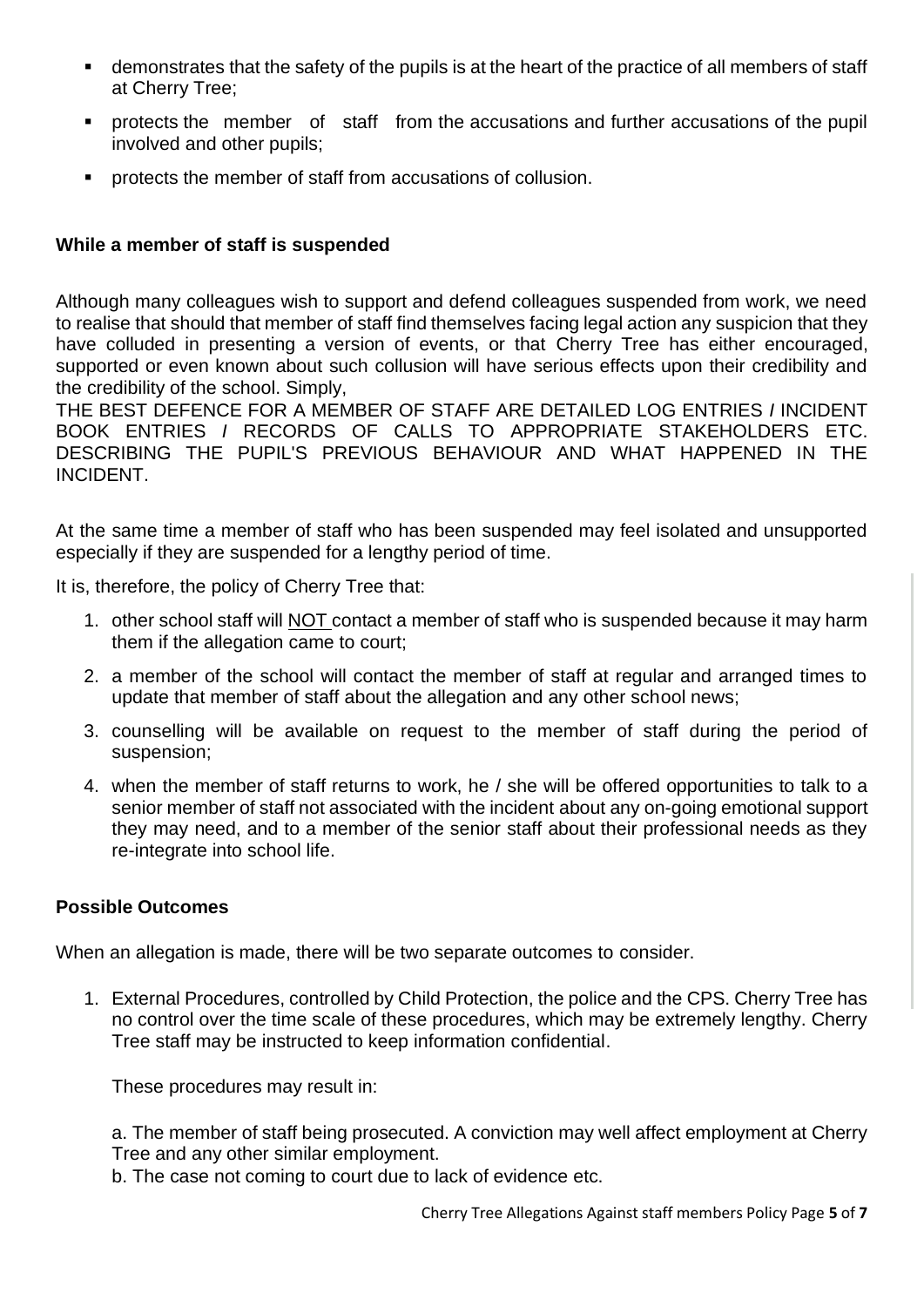c. The Child Protection team deciding not to refer the case to the police.

2. Internal Procedures, based on job descriptions, contract of employment etc. Cherry Tree has an obligation to treat staff and pupils fairly and within reasonable time frames according to employment law. These Procedures always follow 1.

## **Additional Information for the Allegations against Members of Staff Policy**

## **Allegation against the Safeguarding Lead**

If an allegation is made against a Cherry Tree Designated Safeguarding Lead the complaint must go to the Management Committee Chair.

In some circumstances other services made need to be contacted e.g. the Local Area designated Officer (LADO), the police and or specific local authorities. A full list of these contact details can be found at the end of this document in Appendix 1.

## **This policy will be reviewed at least annually by the Headteacher**

## **and or the Management Committee**